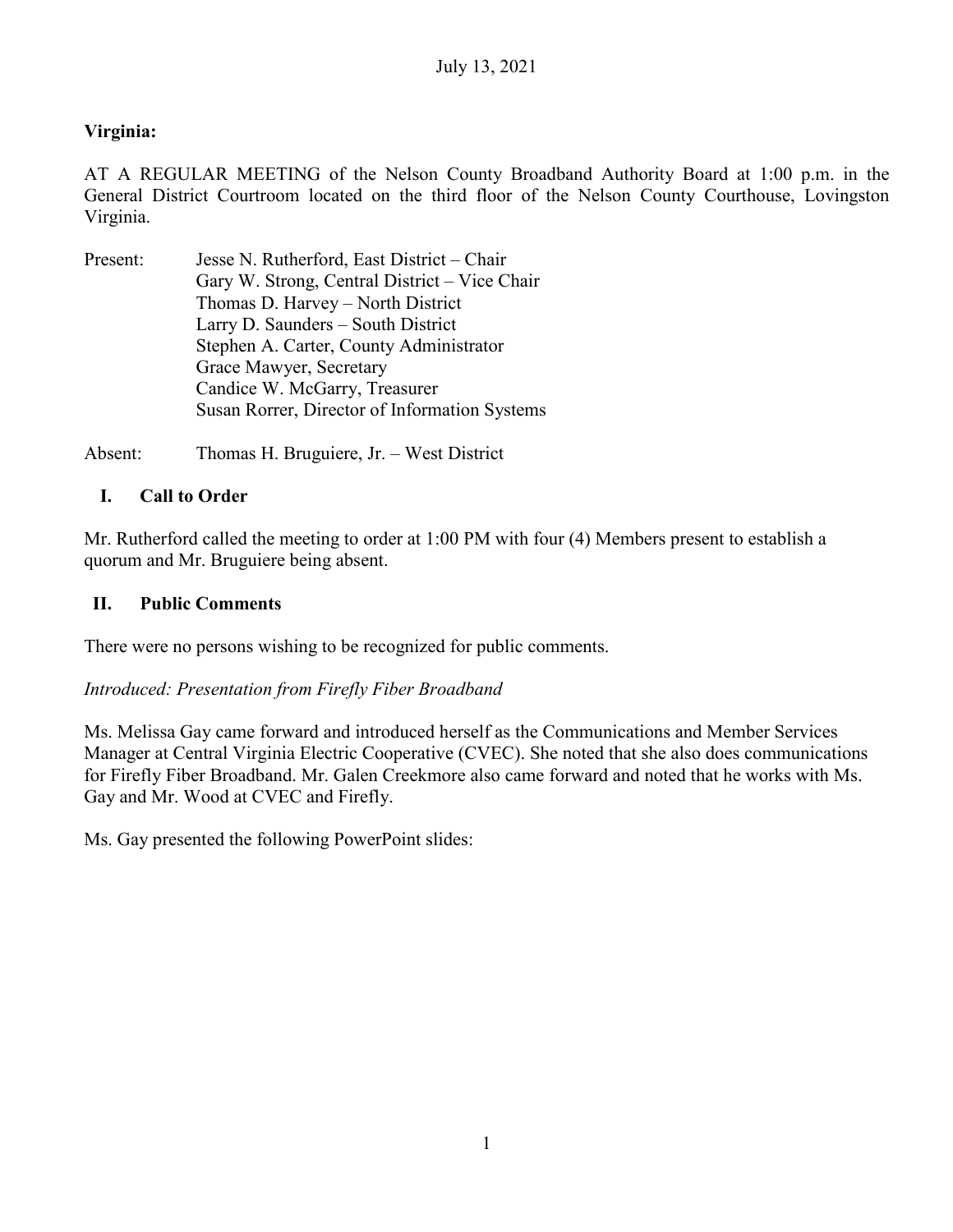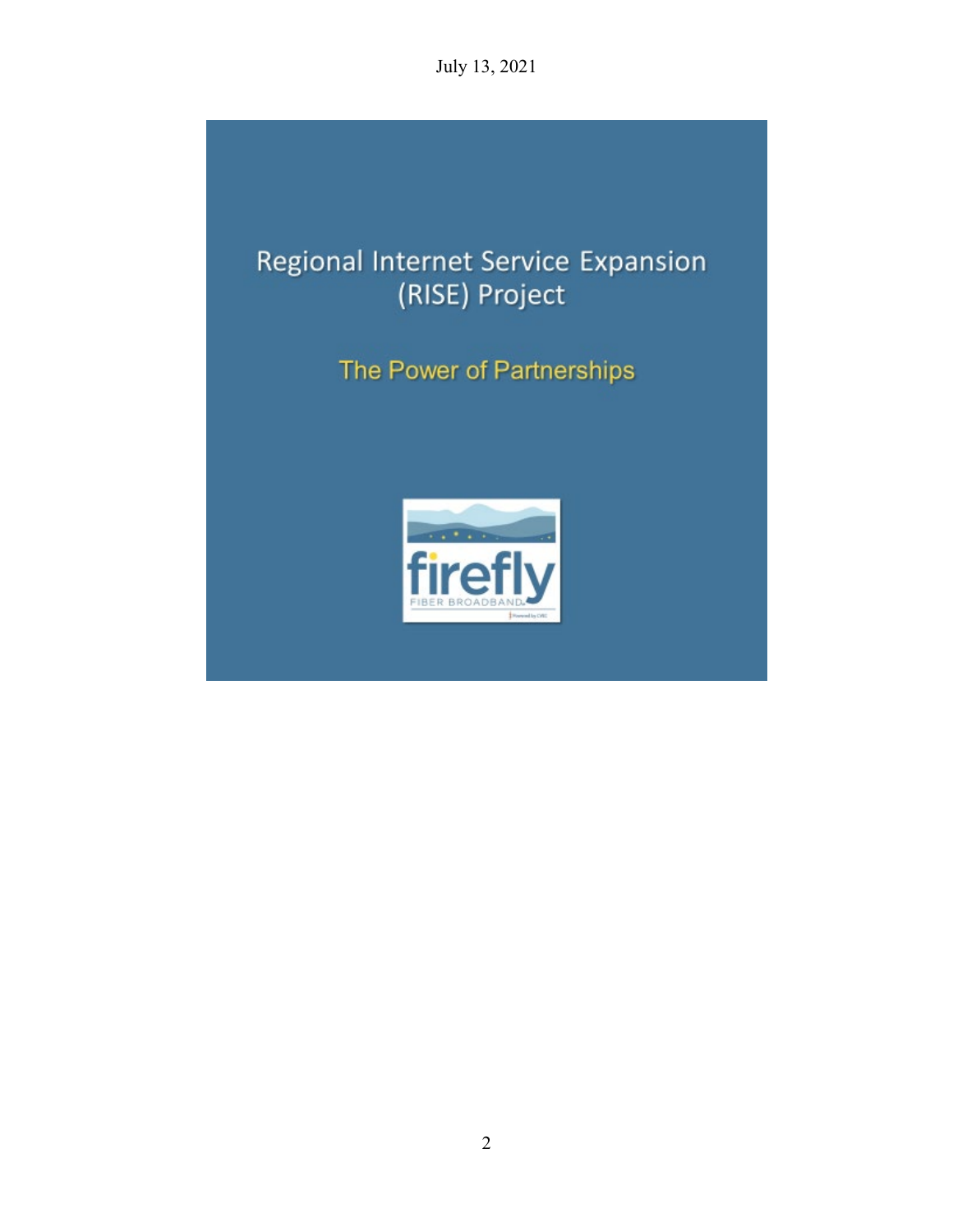

Ms. Gay advised that CVEC has completed construction of the Martins Store, Wintergreen and Colleen substations making gigabit speed access available to 6800 of the total 8000 CVEC locations in the county.

She noted that the Gladstone substation buildout has been delayed by several river crossings and multiple railroad crossings. The river crossings are complete but CVEC is still awaiting several RR crossings. She stated that they have been waiting for the first crossing on the Wingina distribution line since last fall, adding that they have not been assigned a flagger to give a date to pull the fiber across the track on the existing poles. Getting the RR crossing in place will let them reach another 250 locations along the river and near Wingina, and they had planned to have this work completed early this year.

She advised that they are presently working in the Schuyler substation area completing make ready work on the electric distribution lines. They have also begun the make ready work in the Piney River substations area. It will be close to year end when fiber crews begin placing fiber in these areas which will include the last 1100 CVEC locations in the county to have service available. She noted that they are still on schedule to have the CVEC area built out by mid-2022.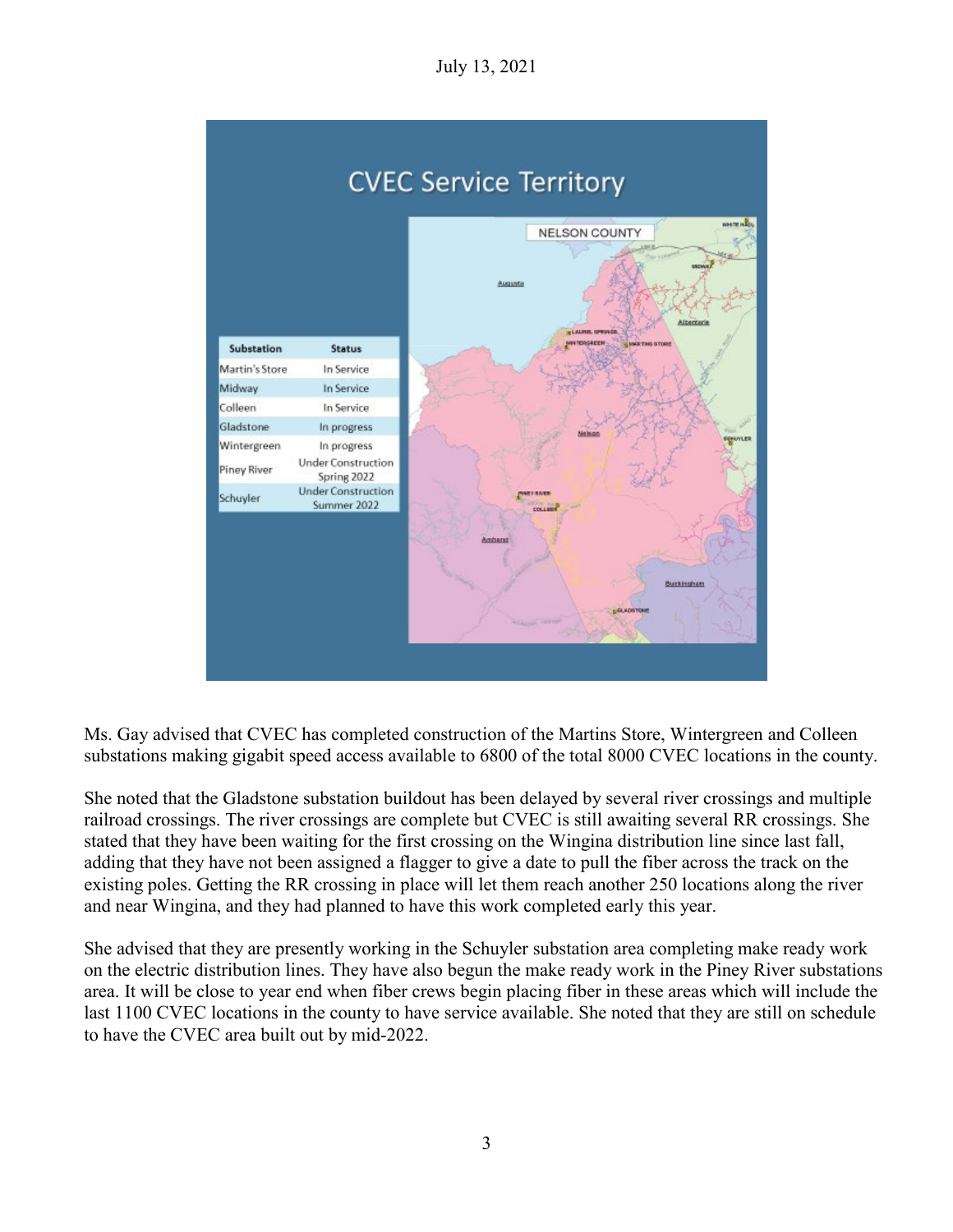

Ms. Gay noted that these maps are also available on the Firefly website. She advised that they have completed all of the CARES construction with the exception of the Shipman area west of the railroad tracks. The Shipman project was held up due to the amount of rock they encountered. She noted that they have converted that line to overhead and AEP has completed their field design for the work. They anticipate having crews move into the area to perform the make ready construction beginning this week and then Firefly will add fiber to the poles and make connections. The CARES projects make service available to another 400 locations in Nelson.

Ms. Gay also advised that AEP has assigned a project manager to the Firefly projects, which will help to improve the pace moving forward. She noted that AEP is using a different subcontractor than the one that CVEC uses for those pieces.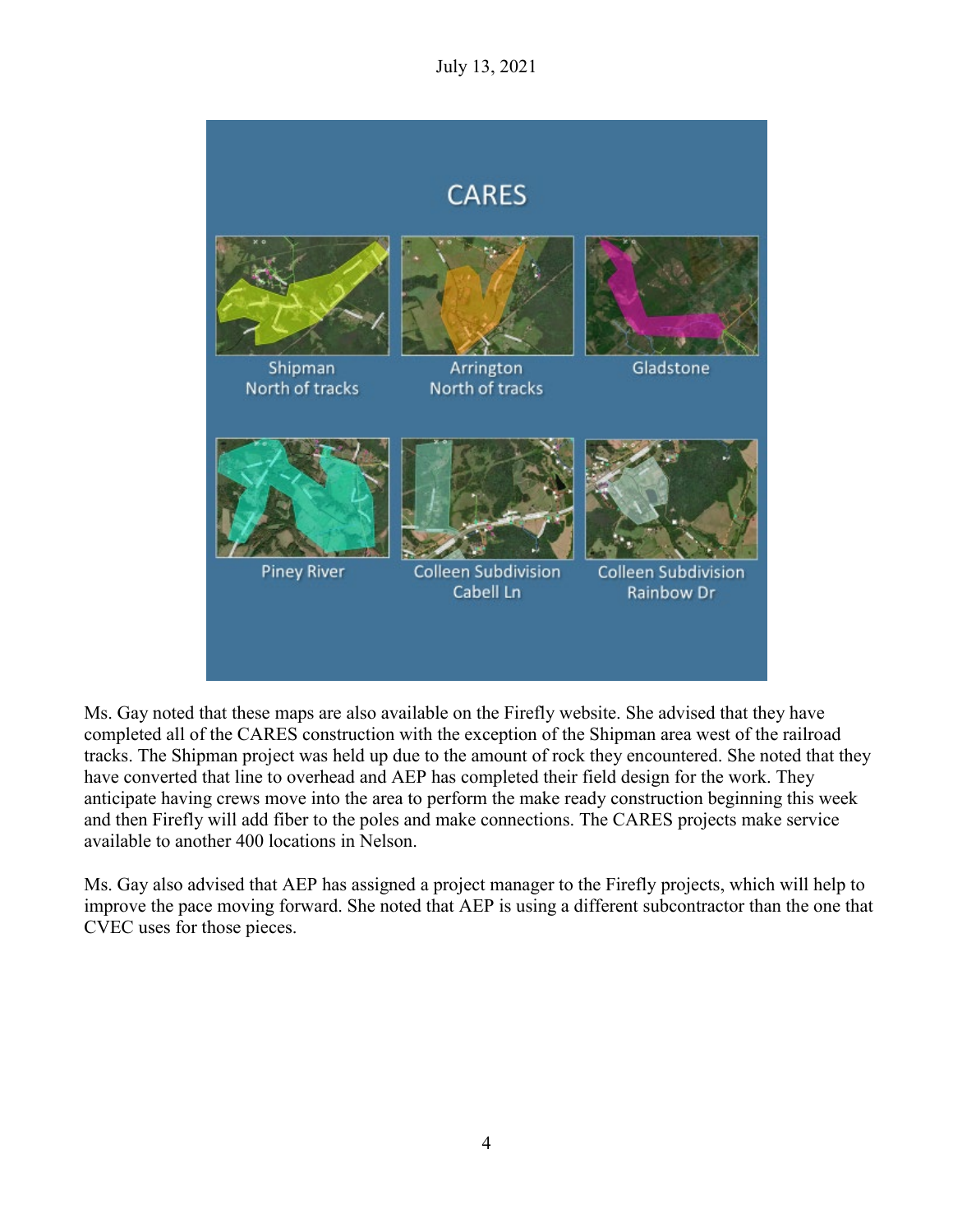

Ms. Gay reported the following:

Last December, the Broadband Authority agreed to our plan for universal service in the county and we began the work to reach into the first three areas of the east side of the RR tracks at Arrington and Shipman plus the Schuyler area. These projects will bring service availability to another 625 locations. We coordinated the communications plan with AEP, and then field data collection technicians moved into the area in late winter/early spring. After data collection for Firefly, pole attachment requests were submitted to AEP. AEP has completed most of those design efforts with their field engineers, and we anticipate the final cost estimates coming in by late this month. We have approved all estimates so far to allow them to schedule contractors for construction of the make ready modifications.

After AEP has completed make ready construction, they will turn the area over for us to place fiber. That could come late this year or early next year for these areas. We had forecast a 12-to-18-month period to get this work completed and we will be on the back end of that schedule. We anticipate that our coordination with AEP will improve, and their timeline will get shortened as we begin having more work in the area. We will begin the field data collection process for several other areas in the next month after communicating the plans to the residents. We have not marketed any of these areas yet but more than 100 people living within the Arrington/Schuyler/Shipman areas have found our website and signed up without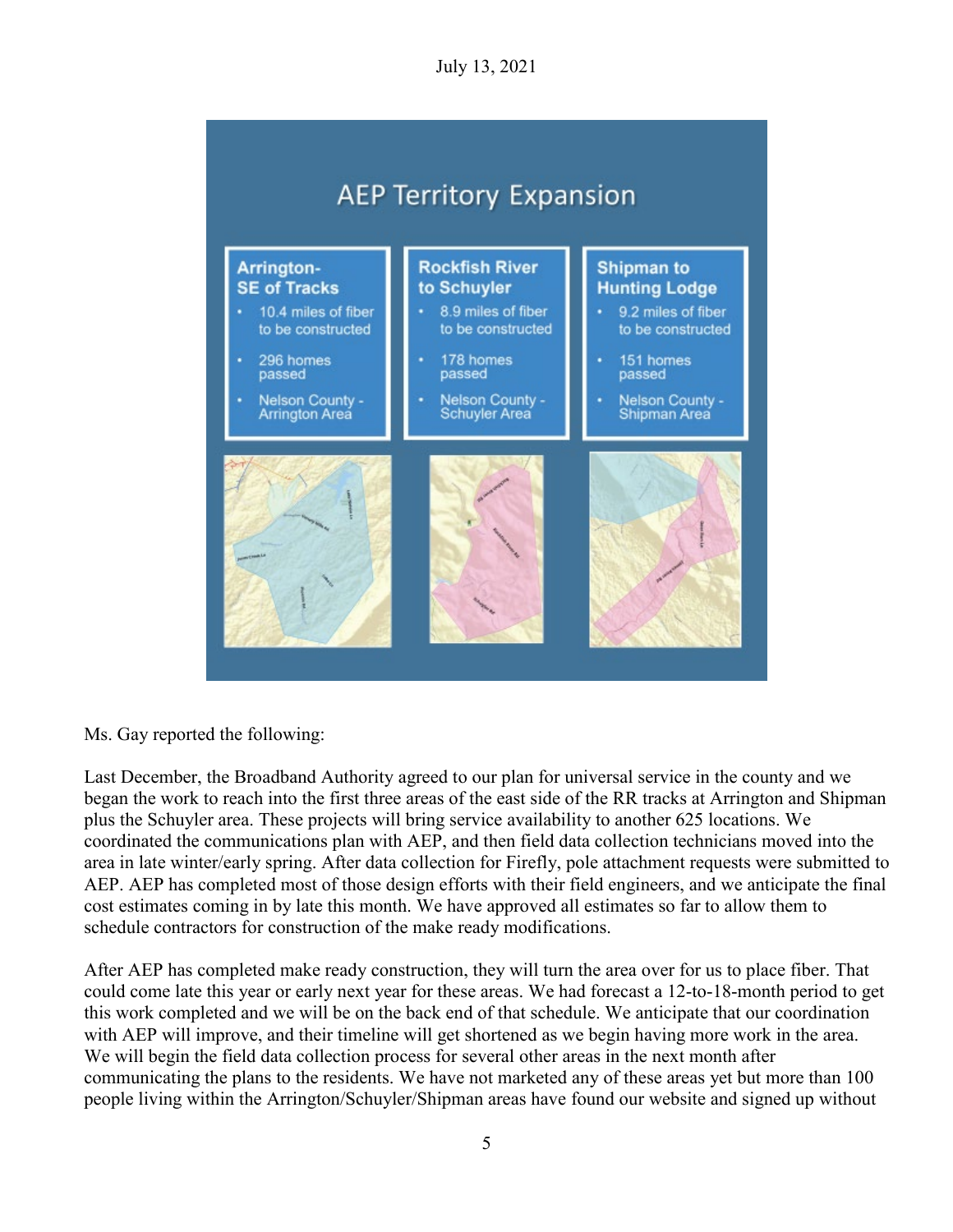being contacted by Firefly. We anticipate the take rates will be near the 60% rate that we have seen for the past year.

|                 | <b>Project Name</b>                                                       | <b>Accounts Passed</b> | <b>Miles</b> |                | Acct/mile Cost/ passing | <b>Total Constr Cost</b> |
|-----------------|---------------------------------------------------------------------------|------------------------|--------------|----------------|-------------------------|--------------------------|
|                 | 1 Arrington SE of RR                                                      | 296                    | 10.4         | 28.4           | \$1,584                 | \$468,750                |
| 2               | Rockfish River Rd to Schuyler                                             | 178                    | 8.9          | $20-$          | \$2,250                 | \$400,500                |
| 3               | Shipman to Hunting Lodge Road                                             | 151                    | 9.2          | 16.4           | \$2,742                 | \$414,000                |
| 4               | Buffalo Mines to Lowesville                                               | 65                     | 6.1          | 10.7           | \$4,196                 | \$272,727                |
| 5               | <b>Taylors Creek</b>                                                      | 43                     | 6.1          | $\overline{7}$ | \$6,384                 | \$274,500                |
| Б               | Salem Road and Rockfish Crossing                                          | 58                     | 5.9          | 9.8            | \$4,585                 | \$265,909                |
| 7               | Roseland Rd - Dark Hollow-Horseshoe                                       | 145                    | 12.3         | 11.8           | \$3,817                 | \$553,500                |
| ŝ               | Massies Mill to Pharsalia<br>(built after CVEC Massies Mill construction) | 130                    | 11.6         | 11.2           | \$4,012                 | \$521.591                |
| 9               | Findlay Mtn to Williamstown to Cedar Creek                                | 113                    | 11.6         | 9.8            | \$4,601                 | \$519,886                |
| 10              | St James Ch-Fishertown-Claypool-Cow Hollow                                | 67                     | 7.2          | 9.3            | \$4,834                 | \$323,864                |
| 11              | Glade Rd center to Salem Road                                             | 68                     | 9.4          | 7.3            | \$6,204                 | \$421,875                |
| 12              | Glade Road west and Hunting Lodge Rd                                      | 67                     | 9.7          | 6.9            | \$6,487                 | \$434,659                |
| 13 <sup>°</sup> | Lovingston                                                                | 100                    | 4            | 25             | \$1,800                 | \$180,000                |
| 14              | Miscellaneous<br>(est. Includes Dominion area at Afton)                   | 170                    | 20           | 8.5            | \$5,294                 | \$900,000                |
|                 | <b>Acct and Mileage totals</b>                                            | 1651                   | 132.3        |                |                         | \$5,951,761              |

Ms. Gay noted that after the first three areas are complete, about 1000 other locations on the AEP system will remain. Firefly will get to those as quickly as possible. She clarified that the projects on this list are not in any particular build order.

Mr. Rutherford asked about the completion of Shipman to Hunting Lodge Road, and Ms. Gay advised that they are looking at a twelve to eighteen-month buildout for those first three pieces on the list.

Mr. Harvey made mention of delays, adding that these pieces should be done by the end of this year. Ms. Gay advised that they recognize that, and they have some control over these pieces, however, some pieces of the puzzle will be outside of their control for how quickly each phase of the build moves along. She added that they are still looking at a 2024 complete build for the County.

She added that there are also about 30 locations on the Dominion system at the top of Afton Mountain. They plan to include those in their Regional Internet Service Expansion (RISE) project that they are developing this summer.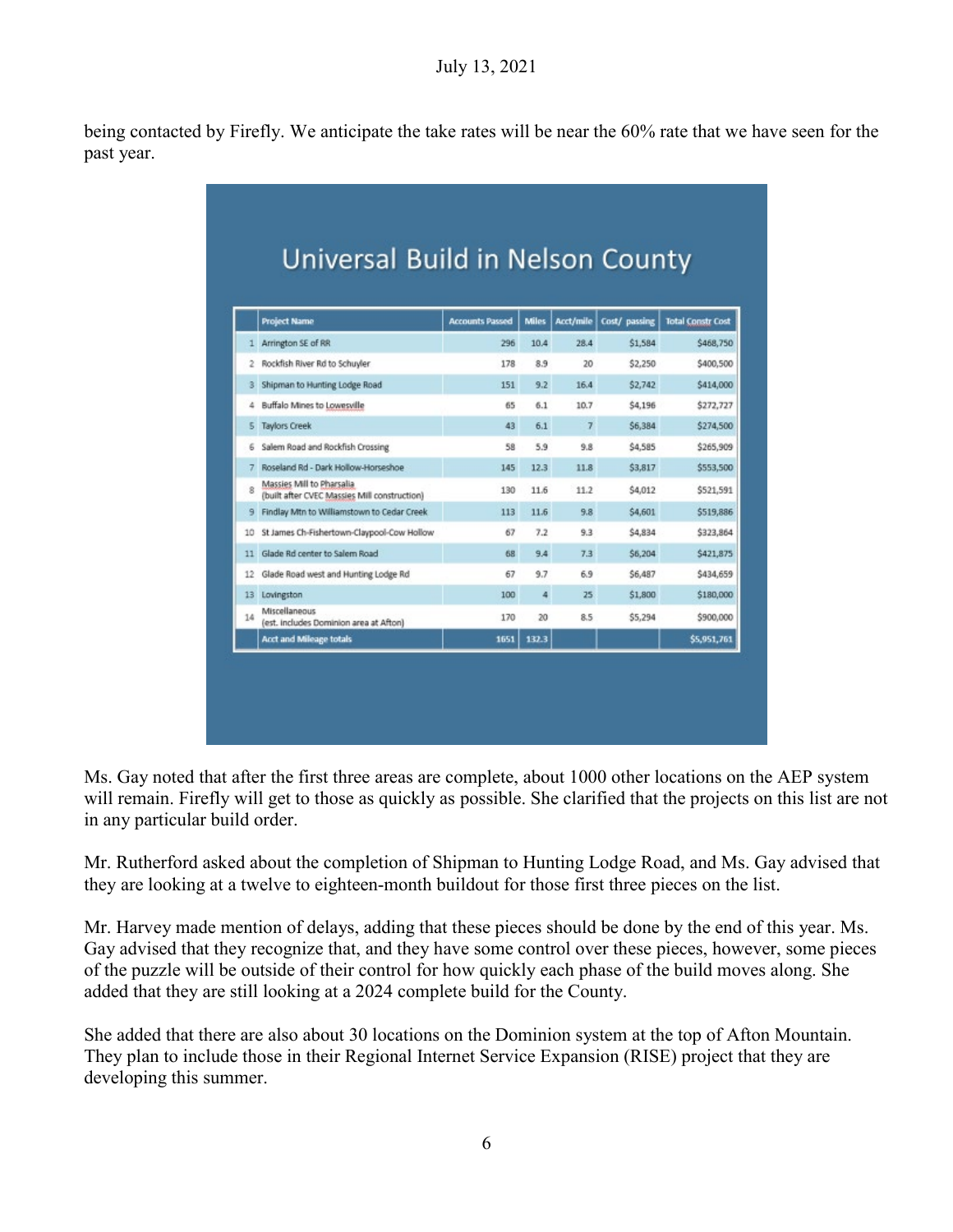

Ms. Gay reported the following pertaining to the Regional Internet Service Expansion (RISE) Project:

Firefly is working on plans for a 12-county project that will bring universal service to all unserved locations across the entire region. Nelson County is way ahead of the curve on this and we will plan our work in a way that assures Nelson continues to get built out as we plan work for this larger project. The RISE project includes a new Firefly Dominion Energy partnership in which Dominion will build fiber on their facilities in certain areas and then lease it to Firefly, allowing Firefly to serve subscribers and then extend that fiber further along rural taps to assure service to all unserved Dominion electric customers in the area. The small area at the top of Afton Mountain will be included in this partnership build out. The RISE project will also seek additional VATI funding and funding from all of the other counties to help offset the costs of much higher costs of building on other utility systems. We will NOT be asking Nelson County for additional funding. We will ask that you sign onto the regional project to allow us to include you in the Dominion build and to allow us to seek VATI funds, if available, in the remaining areas of Nelson County to be constructed. We will make this request at one of your regular August meetings. We will work with staff prior to that to review the requested resolution.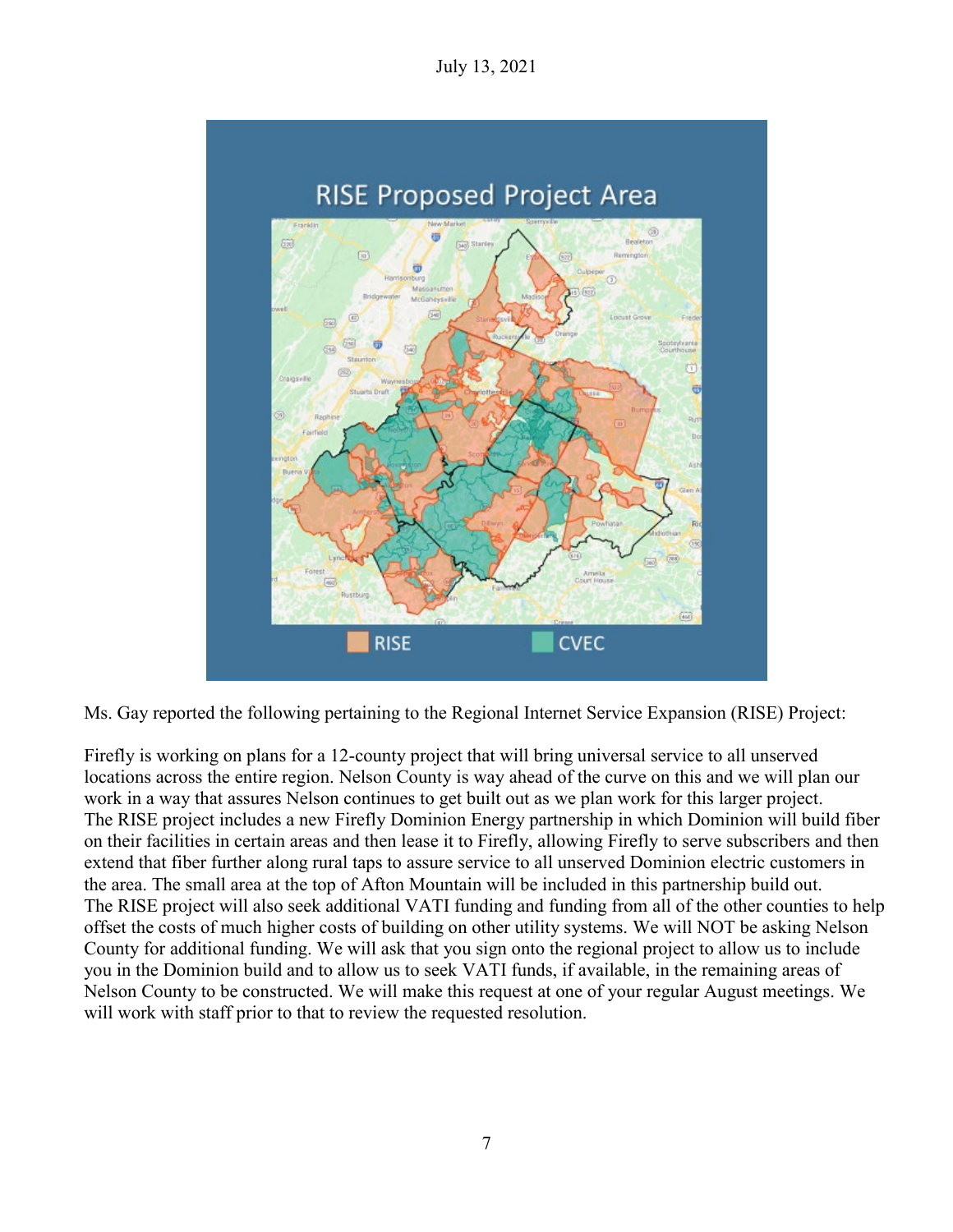

Ms. Gay advised that the green area is where the CVEC lines are in Nelson, and the purple is the RISE area. She noted that they are building here regardless of the RISE program. She added that the purple areas are considered underserved or unserved in our territory.

The following information was provided to the Authority:

Firefly has sought additional funds to support the fiber project through multiple means at the federal, state and local levels. Those outside support dollars are critical to the ability to provide gigabit speed service over a new fiber optic network built to utility standards across rural terrain. If you recall, our initial business case for the CVEC project forecast it would be 7 years of operating before we reached breakeven on an annual basis, and 11 years before the first years of losses were paid off and the first dollar of profit realized.

Since that first study was done in 2017, cost have increased for labor and materials. Steel costs alone for the strand we place between poles is much more than double the early estimates. Our projected cost for construction on the CVEC system was about \$30,000 per mile, and our actual costs today are over \$40,000 per mile. When we build off system, those costs are estimated to be \$55,000 per mile on the AEP system and \$75,000 per mile on the Dominion system.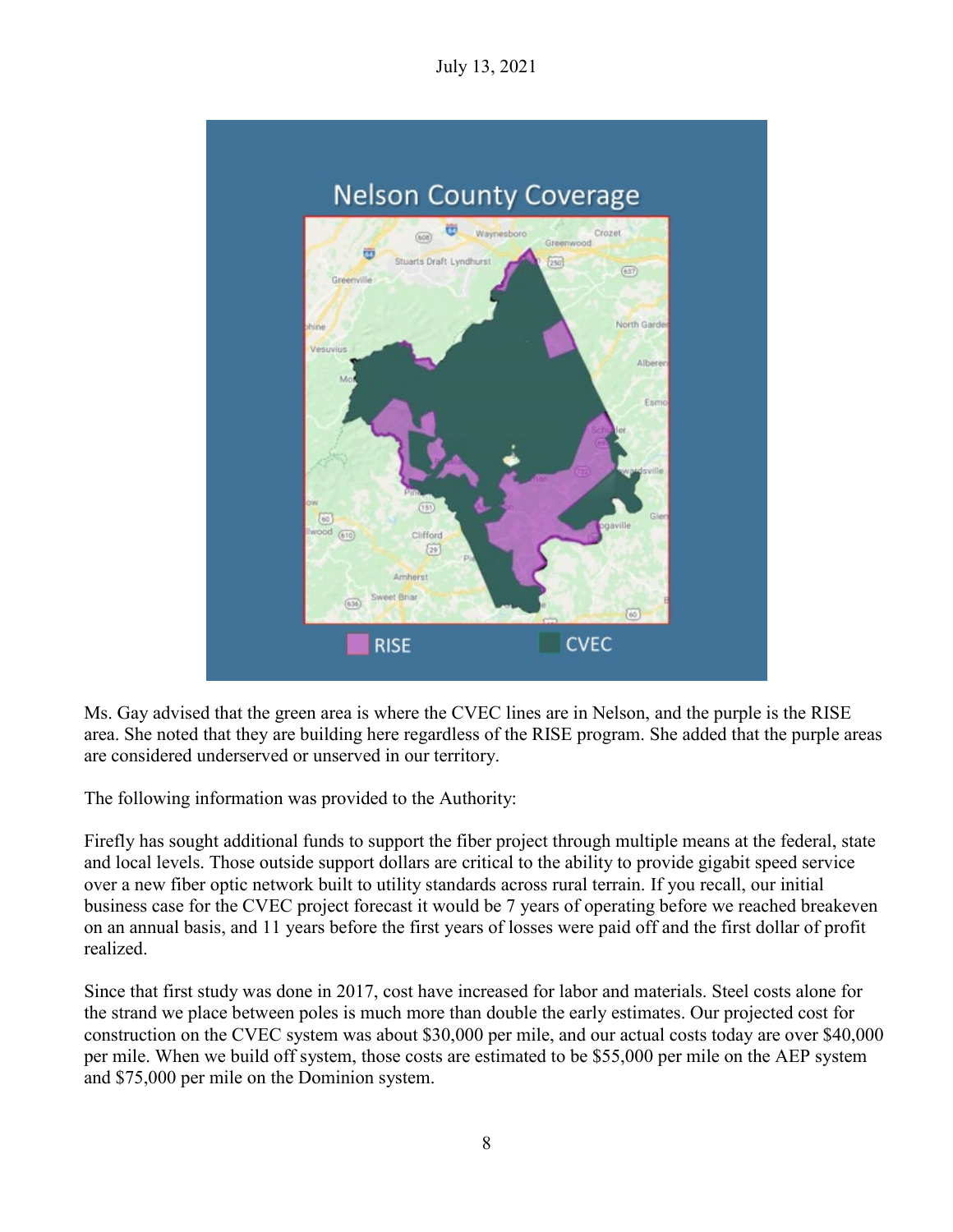Our rates of \$49.99 per month for 100 mbps service and \$79.99 for gigabit service were design to allow us to reach breakeven at 60% take rate and \$30,000 per mile in construction costs. For us to maintain those rates, we need to find enough grants and incentive payments to offset our growing capital costs and keep the Firefly investment to \$30,000 per mile. In Nelson County, Firefly will have 132 miles of construction on AEP and another 4 miles on Dominion, requiring a total of more than \$7.5 million total. Our rates can support the debt service for \$4.1 million in these areas, so we need to find a way to offset the rest of the additional costs. The county broadband authority contribution of \$1.25 million helps offset a portion of that cost. The CARES projects helped offset some of the capital cost on those small projects, which were built using even more expensive underground construction to meet the necessary deadlines. We are hopeful of accessing some additional VATI funds to further help within the RISE project.

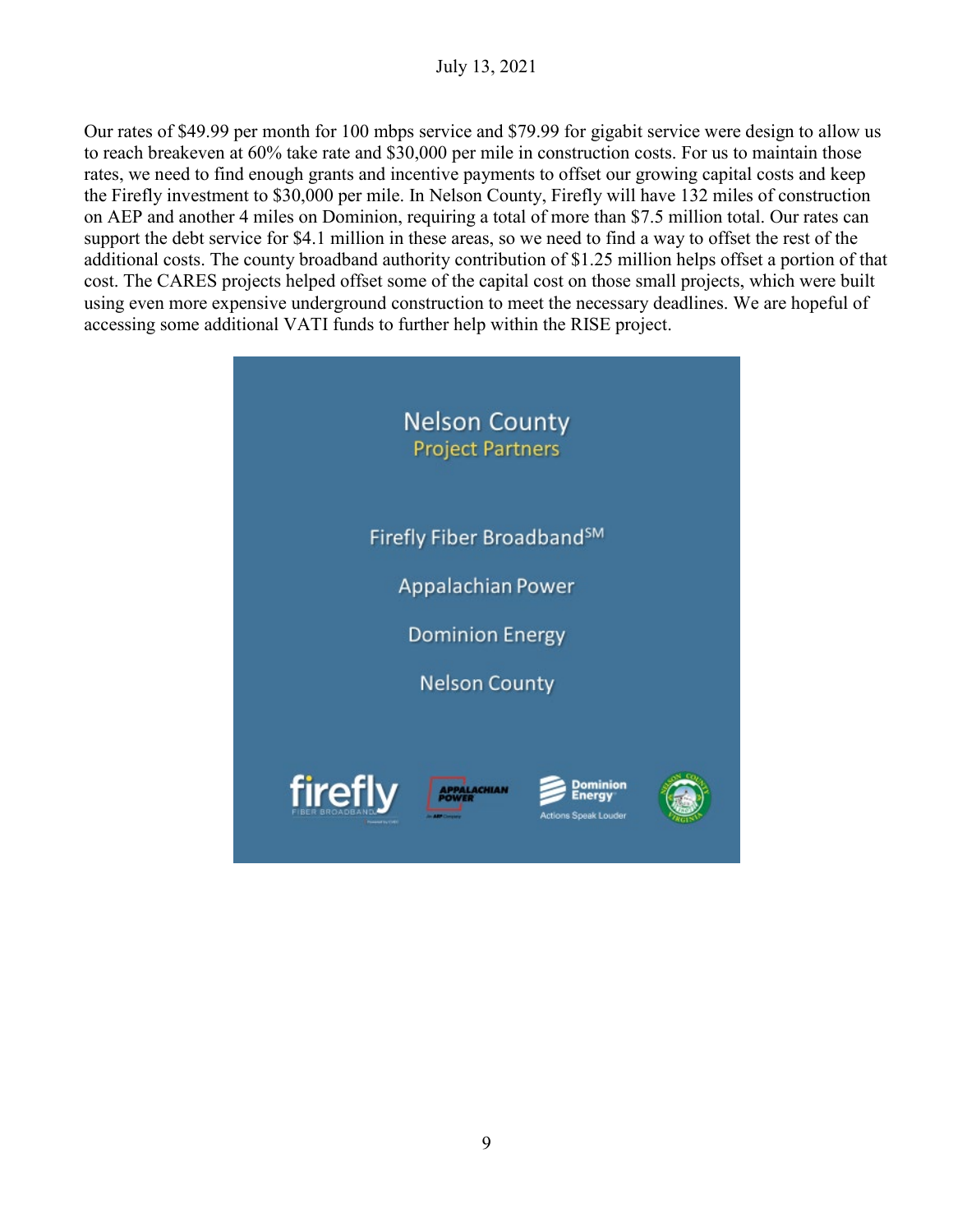# **Project Preliminary Estimates**

- " Total electric accounts in Nelson County
	- $\cdot$  CVEC 9,071
	- Appalachian Power 2,407
	- Dominion Energy 137

\*Assume 10% of electric accounts will never take broadband service (barns, electric fences, water troughs, etc)

- Unserved locations for internet (25/3 speed or less)
	- 600 homes and businesses
	- 100 miles of fiber
	- Start construction in 2022, finish by 2024
	- \*Does not include CVEC area which will be finished by summer 2022
- Preliminary budget and grant requests ĭ
	- $\cdot$ \$5,000,000
	- · State grant funds (VATI) \$600,000
	- Local grant funds (possibly ARPA funds) \$0



# Project Schedule

**Base Proposal** 

August 2021 - Return to Board of Supervisors with final estimate Board makes decision on participation

September 14 - VATI application due

December 2021 - VATI awards announced

January/February 2022 - Dominion files for SCC approval for middle mile project area

Later in 2022 - Construction begins

Generally, assume six months from start of construction until first in home connections. Will continue to work until all who would like service are connected.

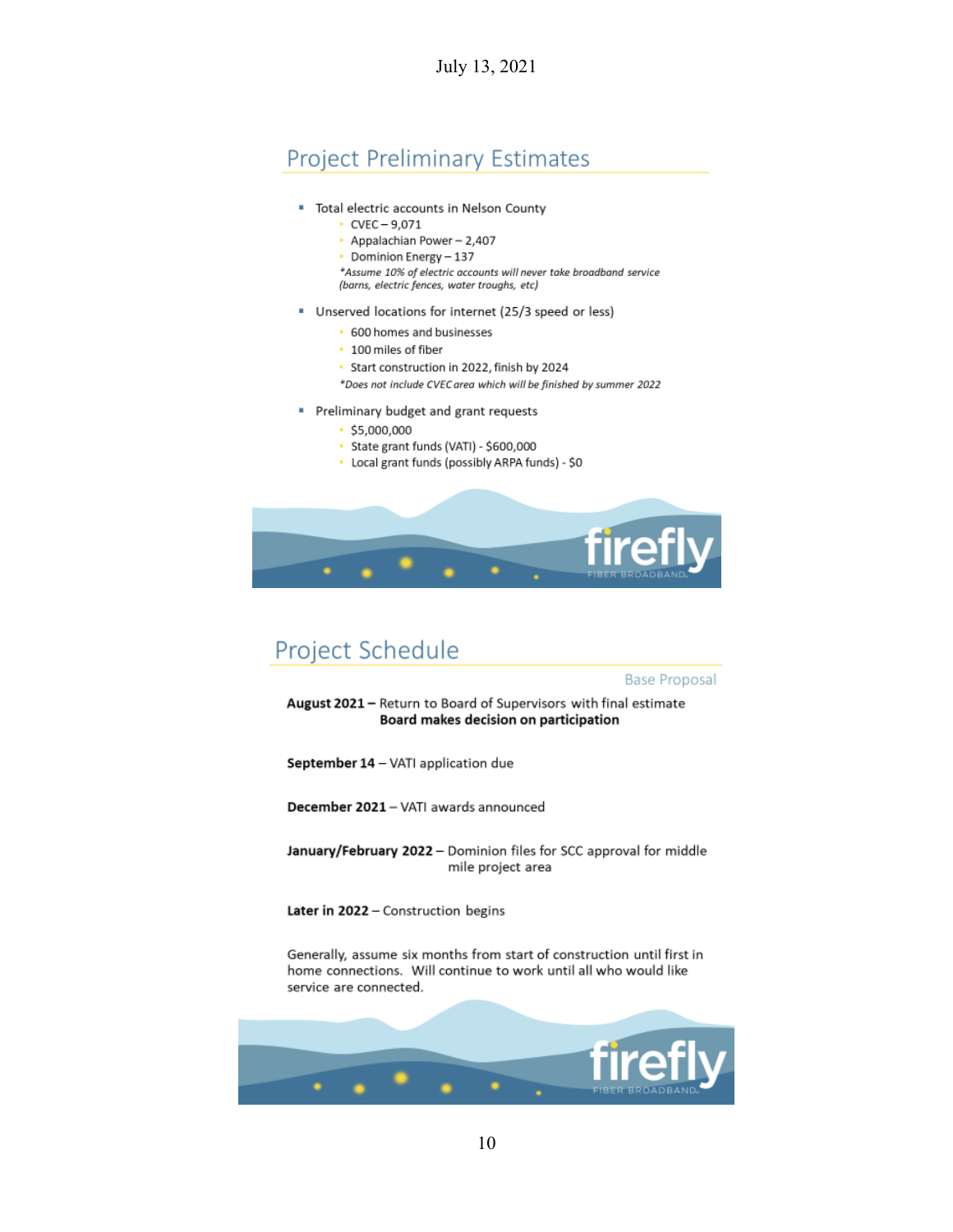## FAQs

- Same Firefly rates
	- · \$49.99 for 100 mbps service
	- \$79.99 for gigabit speed service
	- · \$29.99 for telephone if bundled with internet
- " Firefly offers simply great service no catches
	- No contracts, no data caps, no slow downs, no charge for router, no connection fee if service is taken during construction period
- First 2,500 feet of service extension will be placed for free
	- Fund to offset costs for LMI households if they require a longer service run
- Only internet and phone, no television ×,
	- . Lots of options for buying cable packages over the internet using streaming
	- · DirectTV Now, Hulu, YouTubeTV, Sling,
	- · Can receive local channels, as well as movie channels and other cable favorites



# **RISE** in Nelson

- " How residents can help
	- · Go online to www.fireflyva.com/rise and take survey
	- We must show that service is not available in unserved areas
	- Provide address, what type of internet you have and anyone who has turned you down for service
	- Speed test for those with CenturyLink DSL or fixed wireless service ×.
- " This is a one-time opportunity to overcome the lack of internet
	- Funding available at the state level
	- Potential sources of funds for local match
	- Partnerships that help speed build and offset costs

Join the project - let's get ready to fly!

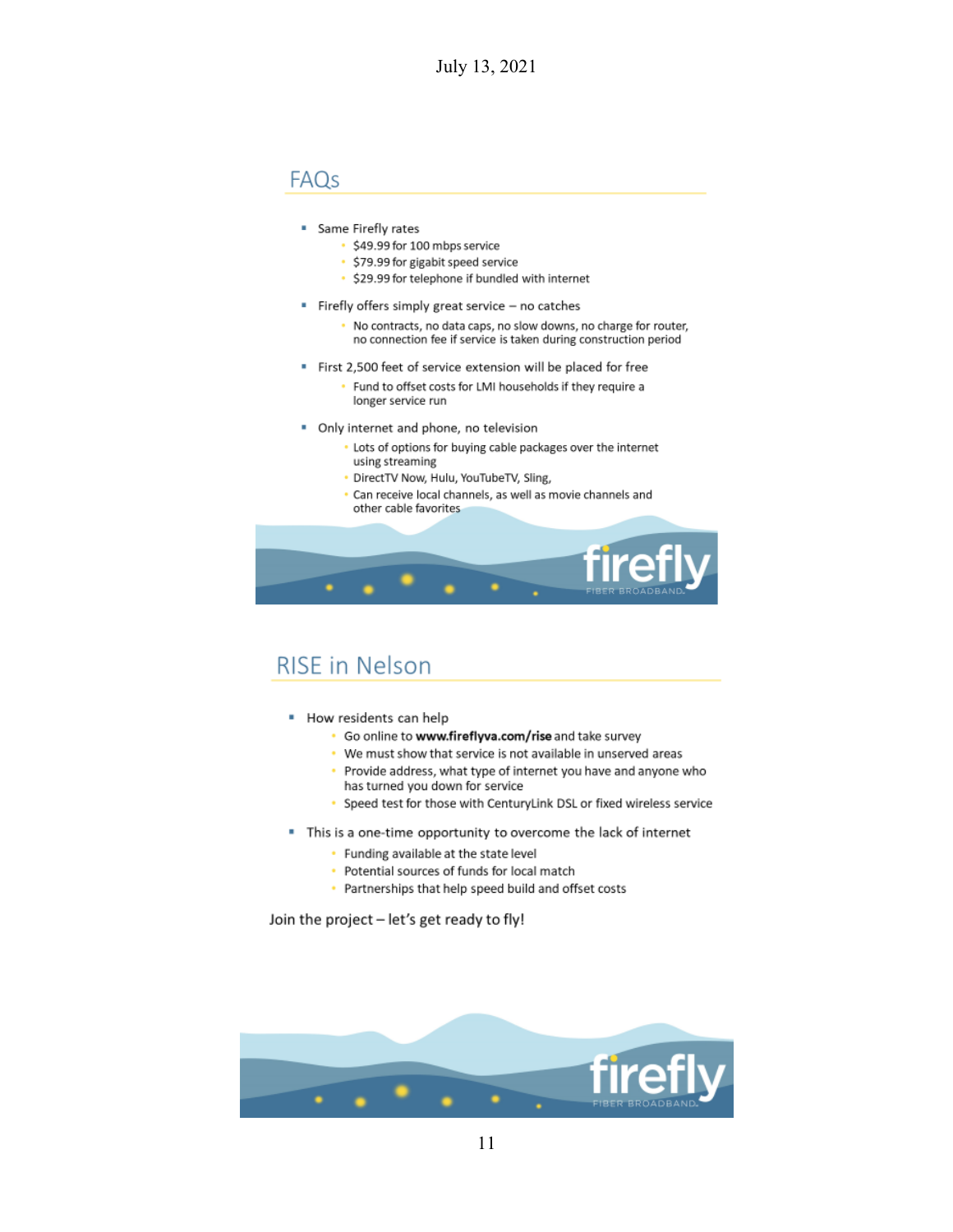

Mr. Creekmore advised that they will need to come back to the August Board of Supervisors meeting because they will need a Board resolution passed in order to be a part of the VATI application and the middle mile Dominion program.

Mr. Rutherford asked if CVEC is still doing hotspots, and Ms. Gay stated yes. Mr. Rutherford suggested that the American Legion Hall in Shipman would be an excellent hotspot location for Shipman proper. He added that the Schuyler Community Center/Walton Museum would also be a good hotspot location. He advised that both entities have indicated that they are more than willing to be hotspots and let people park in their parking lots. Ms. Gay stated that she would pass along the American Legion Hall suggestion and added that for the Walton Museum, they would have to get fiber there first.

## **III. Consent Agenda**

**A. Resolution – R2021-03** Minutes for Approval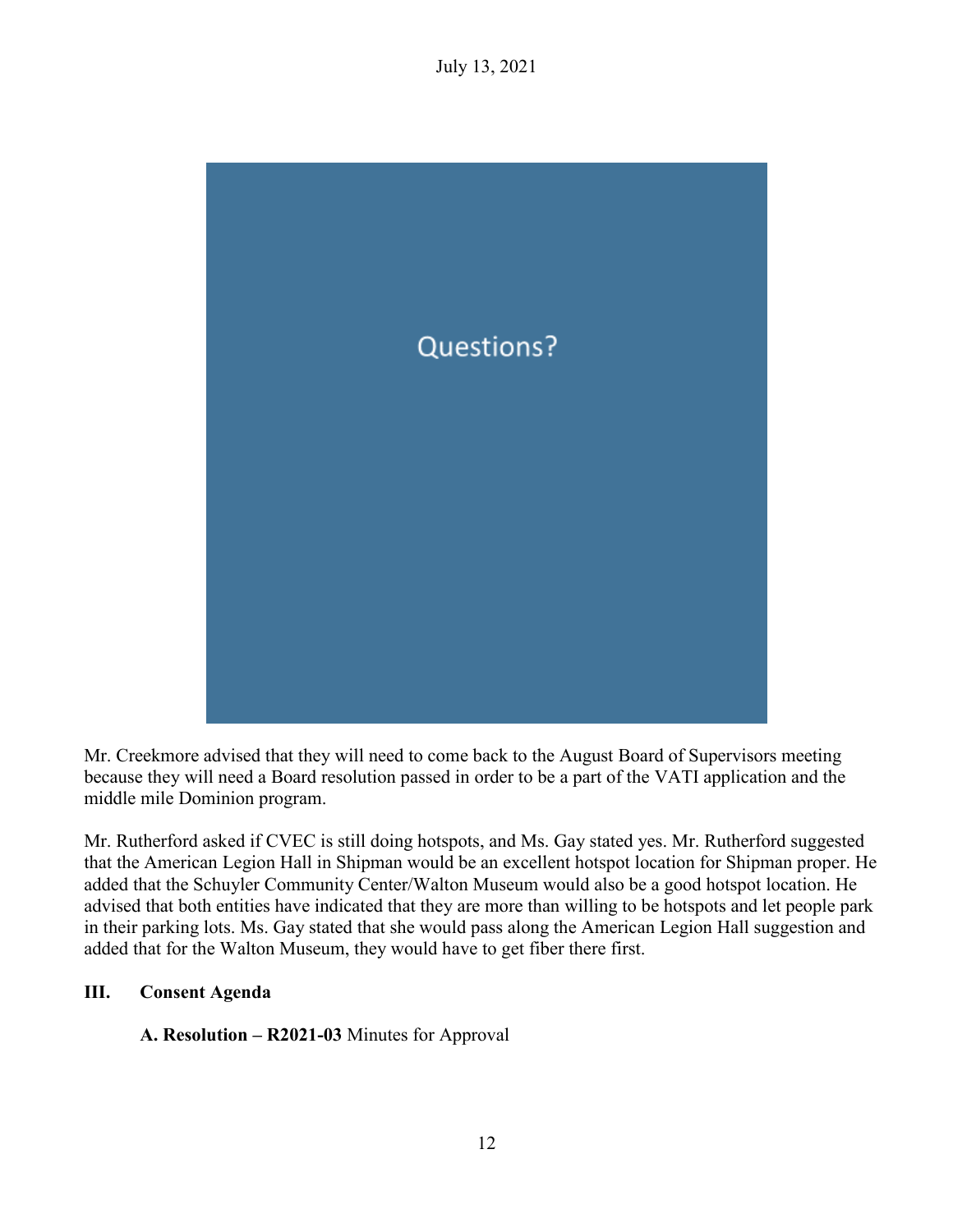Mr. Strong moved to approve resolution **R2021-03** Minutes for Approval and Mr. Saunders seconded the motion. There being no further discussion, Members voted unanimously (4-0) by roll call vote to approve the motion and the following resolution was adopted:

#### **RESOLUTION R2021-03 NELSON COUNTY BROADBAND AUTHORITY APPROVAL OF MEETING MINUTES (April 13, 2021)**

**RESOLVED,** by the Nelson County Broadband Authority that the minutes of said Authority meeting conducted on **April 13, 2021** be and hereby are approved and authorized for entry into the official record of the Broadband Authority meetings.

#### **IV. New/Unfinished Business A.** Treasurer's Report

Ms. McGarry reported the following:

#### **July 13, 2021 Treasurer's Report**

| Broadband Operations @ 6/30/2021        |                |
|-----------------------------------------|----------------|
| Beginning Balance 7/1/20                | \$1,157,183.08 |
| July -June 2021 Expenditures            | \$ (47,304.41) |
| July-June 2021 Revenues                 | \$231,911.04   |
| <b>Subtotal</b>                         | \$1,341,789.71 |
| General Fund Transfer 7/1/2020          | <u>\$ -</u>    |
| Available Bank Balance at June 30, 2021 | \$1,341,789.71 |